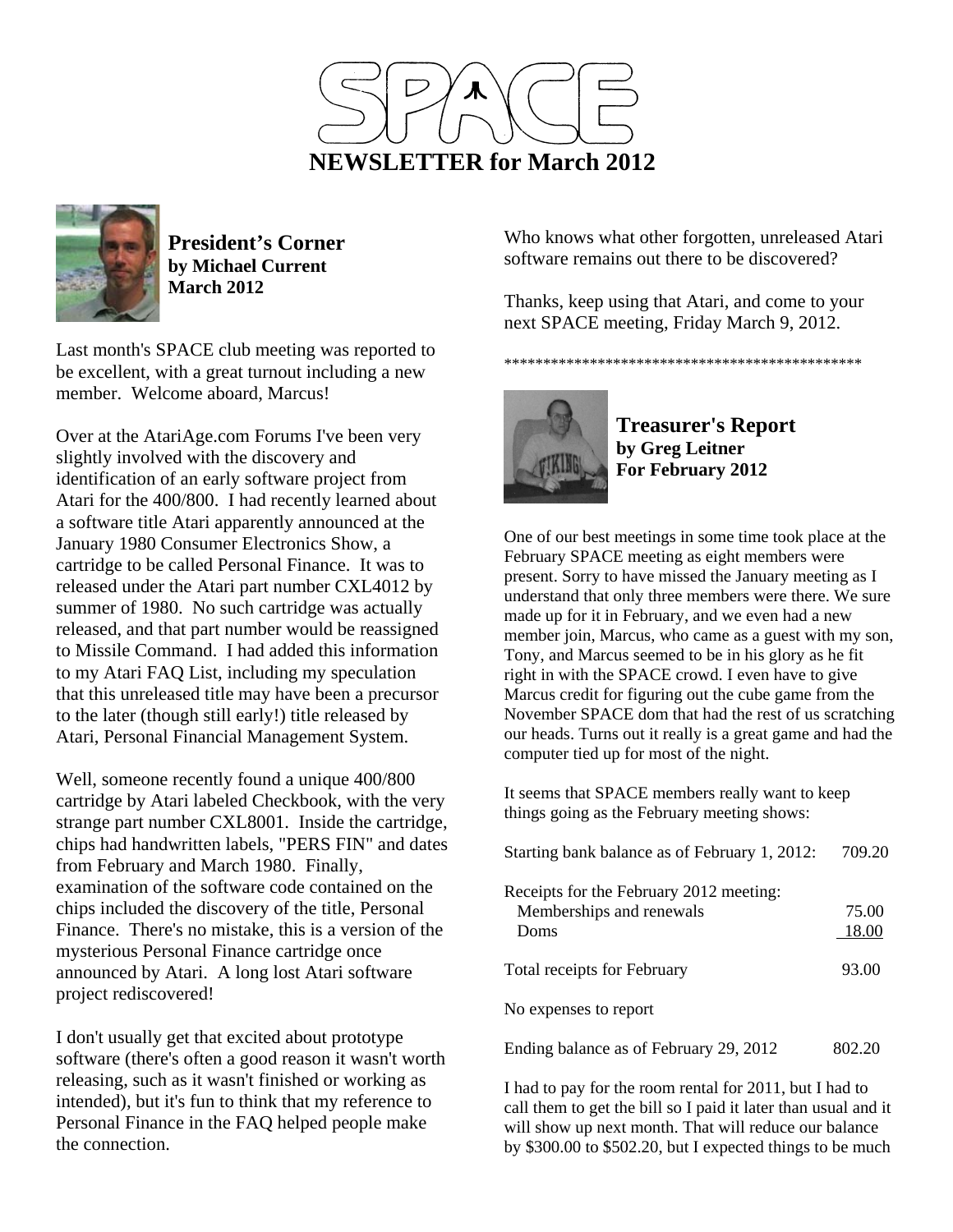worse. Thanks to our never-say-die members we had four membership renewals and one new membership, and the dom sales of \$18.00 was really a nice surprise. Way to go!! SPACE members.

Let's keep the ball rolling throughout the new year, and we will show the world we ain't done yet. The fat lady may never sing for SPACE.

\*\*\*\*\*\*\*\*\*\*\*\*\*\*\*\*\*\*\*\*\*\*\*\*\*\*\*\*\*\*\*\*\*\*\*\*\*\*\*\*\*\*\*\*\*\*



**Secretary's Report By Brian Little For February 2012** 

No minutes from the October meeting were submitted in time for this Newsletter.

\*\*\*\*\*\*\*\*\*\*\*\*\*\*\*\*\*\*\*\*\*\*\*\*\*\*\*\*\*\*\*\*\*\*\*\*\*\*\*\*\*\*\*\*

From: Michael Current [michael@mcurrent.name] Sent: Wednesday, February 08, 2012 9:11 PM Subject: Announcement: cc65 version 2.13.3

--From: "U. v. Bassewitz" <uz@spamtrap.musoftware.de> --Date: Wed, 08 Feb 2012 07:05:11 -0600

I'm proud to announce version 2.13.3 of cc65. cc65 is a complete cross development package for 65(C)02 systems, including a powerful macro assembler, a C compiler, linker, librarian and several other tools.

cc65 has C and runtime library support for many of the old 6502 machines, including

- the following Commodore machines:

 VIC20 C16/C116 and Plus/4 C64 C128 CBM 510 (aka P500) the 600/700 family newer PET machines (not 2001).

- the Apple ][ and successors.

- the Atari 8 bit machines.

- GEOS for the C64 and C128.

- the Nintendo Entertainment System (NES).

- the Supervision console.

- the Oric Atmos.

- the Lynx Console.

The libraries are fairly portable, so creating a version for other 6502s shouldn't be too much work.

This version is a bugfix release against 2.13.2. It includes about 40 bug and documentation fixes and some minor improvements:

\* Fixed some macro issues (cc65).

 \* Static const local data goes into RODATA, not DATA (cc65).

\* Fix error handling in .LEFT (ca65)

 \* Fixed problems with 80 column mode (C128 library).

 \* Fix problem when converting function to void pointer (cc65).

 \* Fix register info for several runtime functions. Result was invalid code

 $(cc65)$ .

\* Fix smbx and rmbx instructions (da65).

\* Fix problem with .REPEAT (ca65).

\* Fix an error in the runtime division routine (cc65).

 $*$  Fix problem with alignments  $> = 256$  bytes (ca65).

 \* The LINE function mistakenly enabled the BASIC ROM (TGI driver for C64).

 \* Fix internal error caused by error recovery (or lack of) (cc65).

 \* Fix invalid handling of signed int types in some cases (cc65).

\* Fix some issues with conio scrolling (C128 library).

\* Fix and improve the code for compares (cc65).

\* Fix some macro issues (ca65).

\* Fixed/improved several error messages (all tools).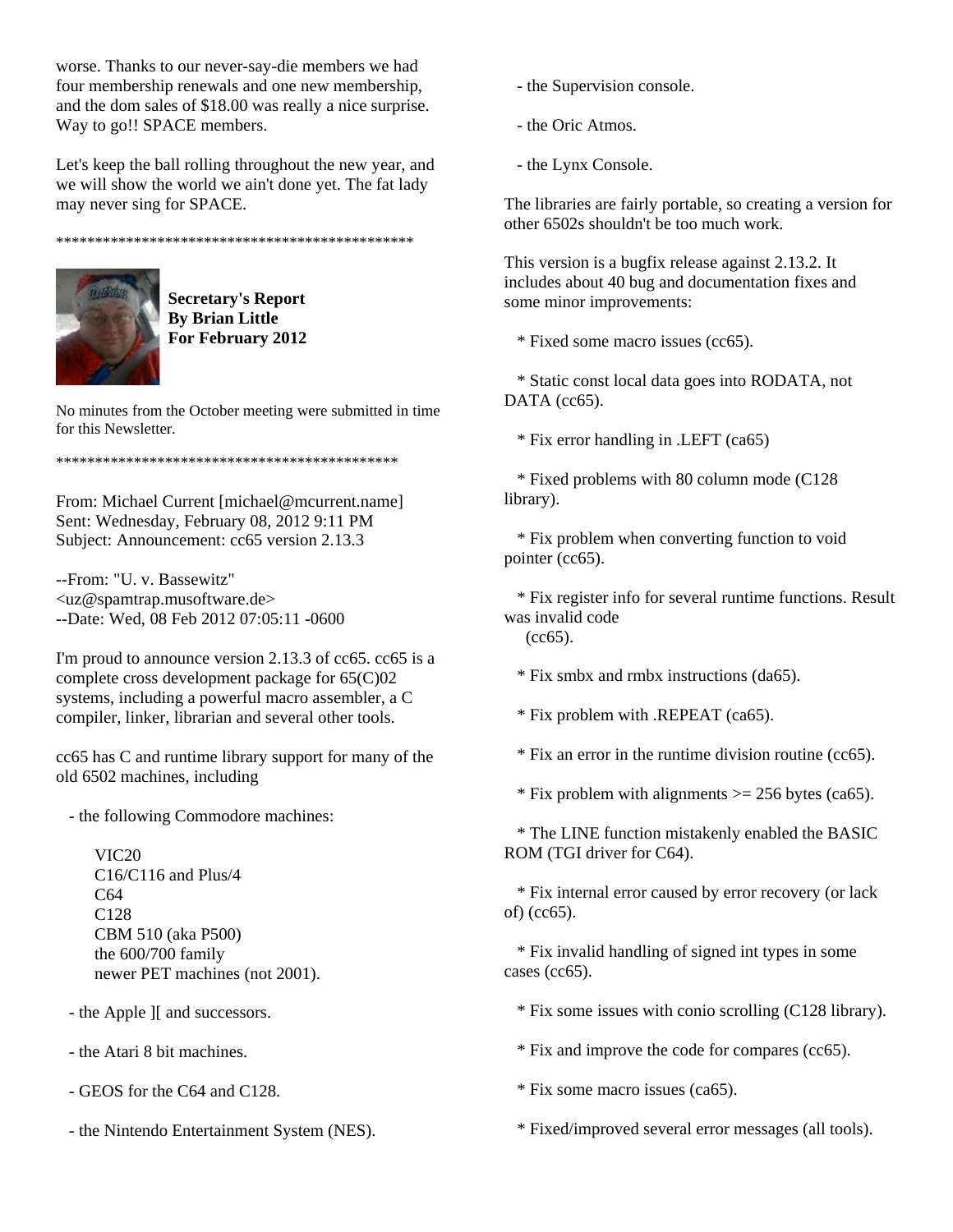\* Disallow \_\_asm\_\_ on global level (cc65).

 \* Remove final jump to RESTOR for all CBM platforms (cc65 libraries).

 \* Add missing export for CBM510 platform (cbm510 library).

 \* Fix problem with access to structs returned by functions (cc65).

\* Fix an internal error in the code generator (cc65).

 \* Merge back POSIX directory routines for the Atari (atari library).

 \* Merge back Olivers C interrupt handling code (cc65 libraries).

\* Several documentation changes.

\* Several documentation fixes and improvements.

Precompiled binaries are available for the most common platforms. On many other host platforms, the sources compile out of the box, so you'll able to create your own binaries.

For RedHat Enterprise Linux 5, ready made RPM packages are available. These packages may also work on other rpm-based Linux systems. Please note that there are separate RPMs for the compiler proper, the docs, and the target specific libraries. To develop code for one of the target machines, you need the compiler RPM package \*and\* one of the target machine packages. Be sure to download the documentation package if you're new to cc65.

For windows users, there's a user friendly installer package (the one with the .exe extension). All subpackages are selectable from within the installer dialogue. The installer will also setup the necessary environment variables and start menu entries. It is recommended that Windows users choose this package instead of the .ZIP files.

Precompiled binaries for DOS, OS/2 and Windows are available in ZIP archives.

As with the RPM packages, you need the package for the development host system (Windows or whatever) \*and\* one or more of the target machine packages, plus optionally the doc package.

All packages are available from the MU software FTP server:

ftp://ftp.musoftware.de/pub/uz/cc65/

More information on cc65 can be found on the cc65 web page at

http://www.cc65.org/

There is also a mailing list for discussing cc65 related issues (programming, suggestions, bugs, ...). See

http://www.cc65.org/#List

for information on how to subscribe to this list.

While I'm the main developer of cc65, it is actually a joint effort. I would like to thank the target library developers, all the people on the cc65 mailing list, all those sending suggestions and feedback, and even those bugging me for a new stable release:-) The CREDITS file is probably incomplete, but you know who you are.

## Thank you!